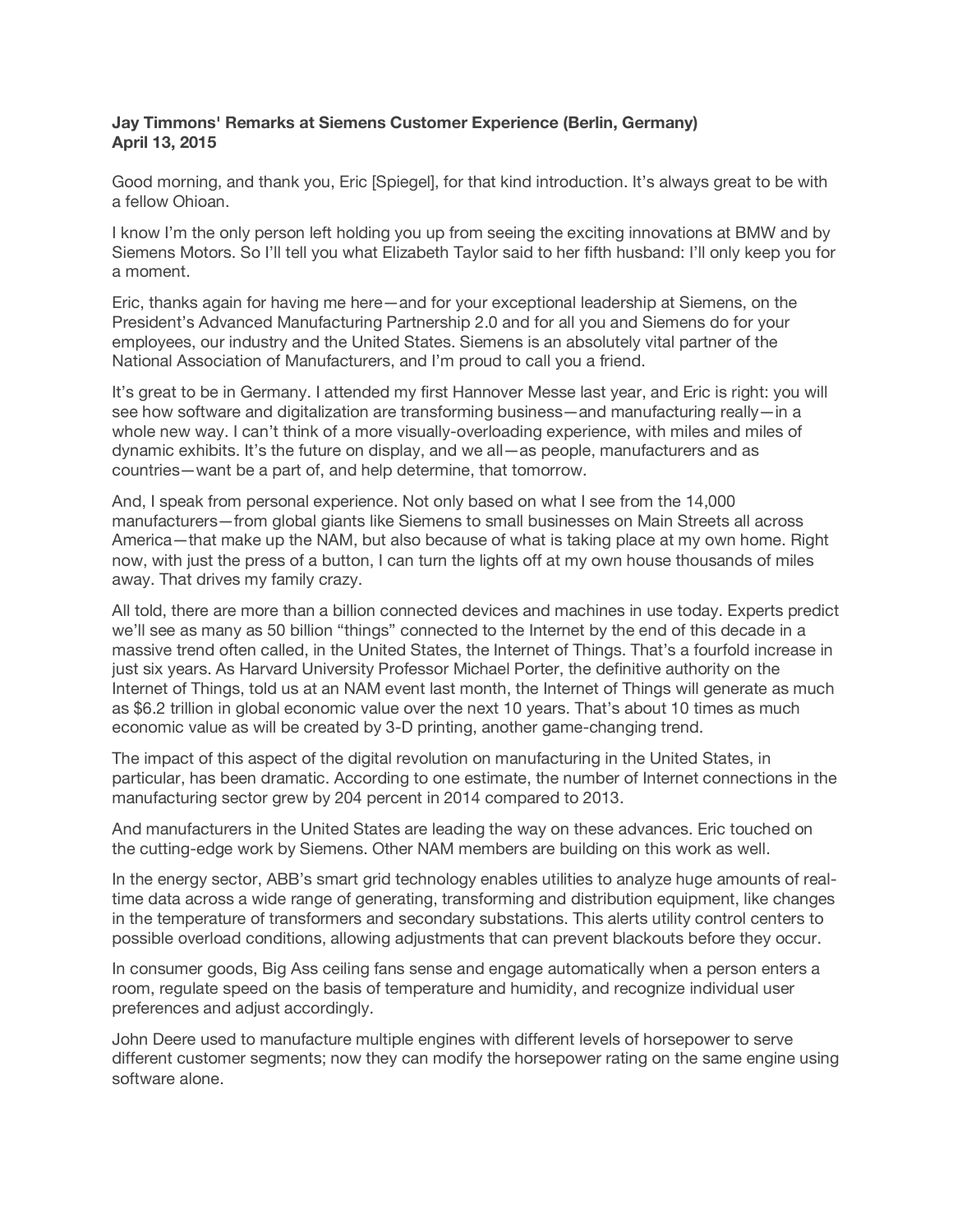And Harley-Davidson recently installed software that keeps a record of how different equipment is performing, such as the speed of fans in the painting booth. The software can automatically adjust the machinery if it detects that a measurement—like fan speed, temperature or humidity—has deviated from acceptable ranges.

These examples, and the manufacturers who make these innovations possible, are why today manufacturing in America is as resilient and robust as ever. We are creating more jobs, powering North American energy independence and security, making more products and making them better and smarter than ever before. For the first time in history, manufacturing contributes more than \$2 trillion to the American economy—one of every eight dollars in that economy.

That's why I'm so proud to go to work every day leading the NAM—the unified voice that advocates the promise of manufacturing in America—because I'm proud to be associated with innovators and problem-solvers. That's what we do. When manufacturers see a problem, we fix it. If we can't find a solution, we create it. That's who we are. And, by the way, isn't that the story of our people, whether you're from the United States, Canada or Germany, as well?

When I was recently on the State of Manufacturing Tour, which took me to 10 cities across the United States, I witnessed how manufacturing is on the move. In Spokane, Washington, in Detroit, Michigan, in Birmingham, Alabama, I even saw young people with great enthusiasm about robotics and engineering and making things, more of what we'll need to fill the 2 million jobs we've been warned could be left unfilled over the next decade by the skills gap.

I also made a point of emphasizing that manufacturing in the United States has succeeded because our industry and our solutions are grounded on four fundamental values—values that also happen to be important to all of our countries. The first of these is free enterprise: market forces that drive innovation and growth.

The second is competitiveness: our ability to invest and expand markets and succeed in the global economy.

The third is individual liberty: the creativity and entrepreneurship unleashed by protecting, defending and advancing our basic freedoms and rights.

And the fourth is equal opportunity: our shared belief that every one of us, if given the chance, has the potential to prove we can contribute to the success of our companies, our communities and our countries.

Why do I mention this? Because with policies and leadership that bolster these principles, manufacturers in the United States can capitalize on this historic moment.

Manufacturers have led the way in terms of protecting the privacy of customers and consumers by building security measures at the outset of the digital revolution. Governmental leaders can reciprocate by partnering with the industry on a sensible strategy that facilitates the growth of this transformation rather than deploying a reactionary regulatory structure that will only chill further expansion of these enabling technologies. Our role at the NAM is to inform, educate and help our government policymakers make the right choices on issues that affect the growth of manufacturing.

If manufacturing in the United States is to truly compete in a global economy, our government must work through new trade agreements and other avenues to enhance the ability of data to flow across borders and provide aggressive intellectual property protections both here and abroad.

This technology-driven revolution has allowed manufacturers to create valuable IP, as important to our businesses as anything we're delivering to our customers. But with this new age comes significant vulnerabilities—new opportunities for bad actors to steal this IP, jeopardize operations and infiltrate our critical infrastructure.